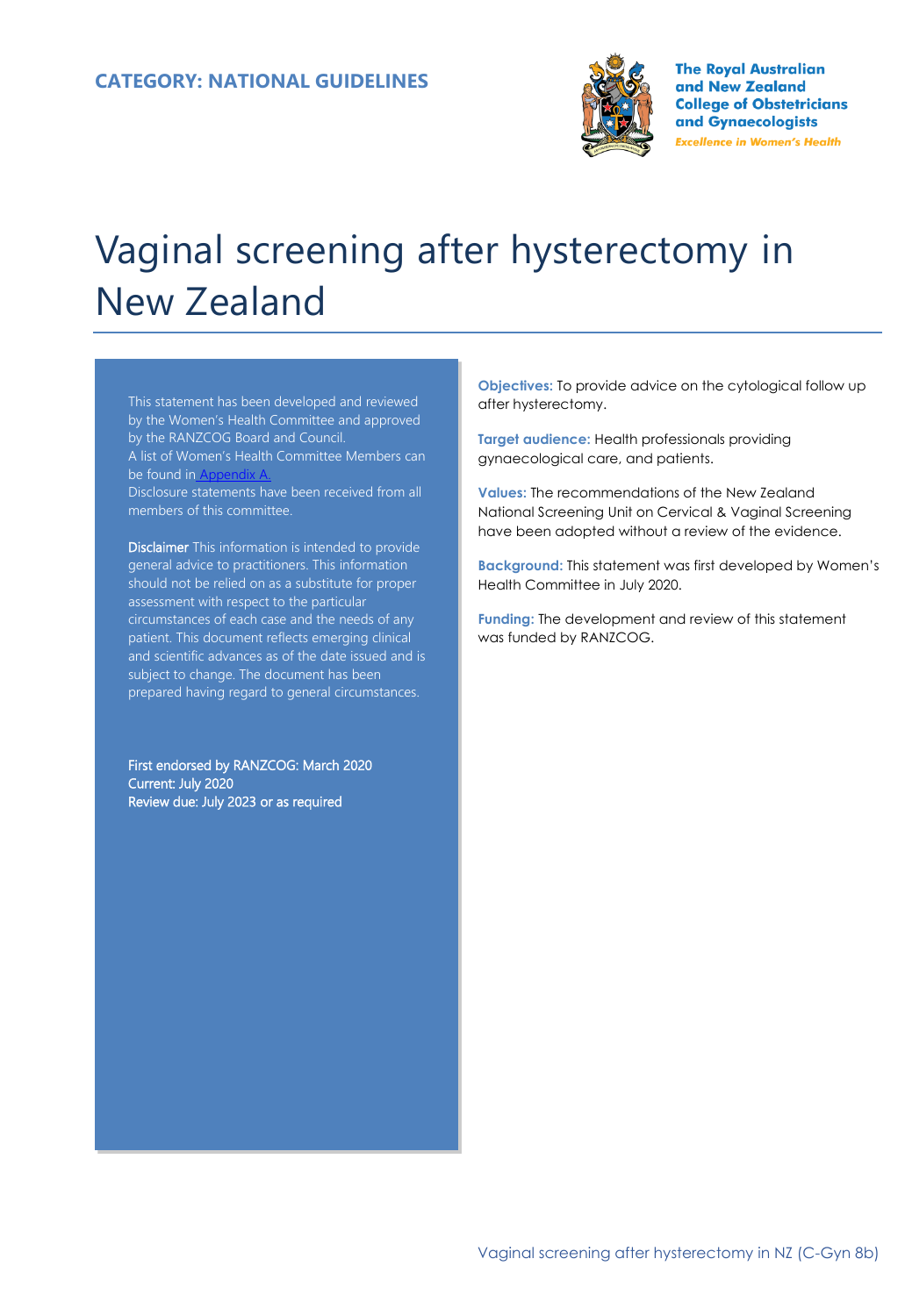#### **1. Introduction**

The writing of this guideline update coincided the update of the Guidelines for Cervical Screening in New Zealand. In New Zealand the adoption of a primary HPV screening program is planned, but roll out is dependent upon an update of the cervical screening register. This work has yet to commence.

The National Cervical Screening Program in Australia has already changed to primary HPV screening with reflex liquid-based cytology only for those women in whom oncogenic HPV is detected in women aged 25–74 years. For this reason there is divergence in the recommendations for screening after hysterectomy between Australia and New Zealand.

Once HPV screening is adopted in New Zealand, RANZCOG will review the screening with the aim of producing a single guideline covering both New Zealand and Australia. In the meantime, the New Zealand guidelines will reflect the Ministry of Health's Guideline for Cervical Screening in New Zealand.

A summary of the recommendations from that guideline in relation to post hysterectomy screening is provided below. <sup>1</sup> The complete document can be accessed via the National Screening Unit link below.

<https://www.nsu.govt.nz/publications/clinical-practice-guidelines-cervical-screening-new-zealand-2020>

Guidance on surveillance post hysterectomy for a gynaecologic malignancy is ordinarily provided by the gynaecologic oncology team. Specific guidance is dictated by patient factors and Gynaecologic Oncology Unit protocols.

|  |  |  | 2. Summary of Recommendations |
|--|--|--|-------------------------------|
|--|--|--|-------------------------------|

| <b>Situation</b>                                                                                                  | Guideline                                                                                                                                                                                                                                                                                                                                                                                                 | <b>Evidence</b> |
|-------------------------------------------------------------------------------------------------------------------|-----------------------------------------------------------------------------------------------------------------------------------------------------------------------------------------------------------------------------------------------------------------------------------------------------------------------------------------------------------------------------------------------------------|-----------------|
| Sub-total hysterectomy<br>(Part or all of the cervix<br>remains in situ) for<br>documented benign<br>reasons      | Screen routinely according to Guidelines for Cervical<br>Screening in New Zealand<br>https://www.nsu.govt.nz/publications/clinical-practice-<br>guidelines-cervical-screening-new-zealand-2020                                                                                                                                                                                                            | Grade B         |
| <b>Total hysterectomy</b><br>(complete removal of the<br>uterus and cervix) for<br>documented benign<br>reasons   | People with a normal screening history in the 5 years<br>preceding the hysterectomy do not require further<br>vaginal vault cytology testing.<br>People who have had no cervical screening in the last 5<br>years, or who have an unknown or undocumented<br>screening history should have a vaginal vault cytology<br>sample taken. If this is normal, no further vaginal vault<br>cytology is required. | Grade B         |
| Total hysterectomy with LSIL<br>(CIN 1) (cytology or<br>histology) in the previous 5<br>years, and no LSIL in the | People who were returned to 3-yearly screening prior to<br>their hysterectomy require no further vaginal vault<br>cytology.                                                                                                                                                                                                                                                                               | Grade C         |
| hysterectomy specimen                                                                                             | People who were not returned to 3-yearly screening prior<br>to their hysterectomy require two vault samples taken 12<br>months apart; they can cease screening if both are<br>negative.                                                                                                                                                                                                                   |                 |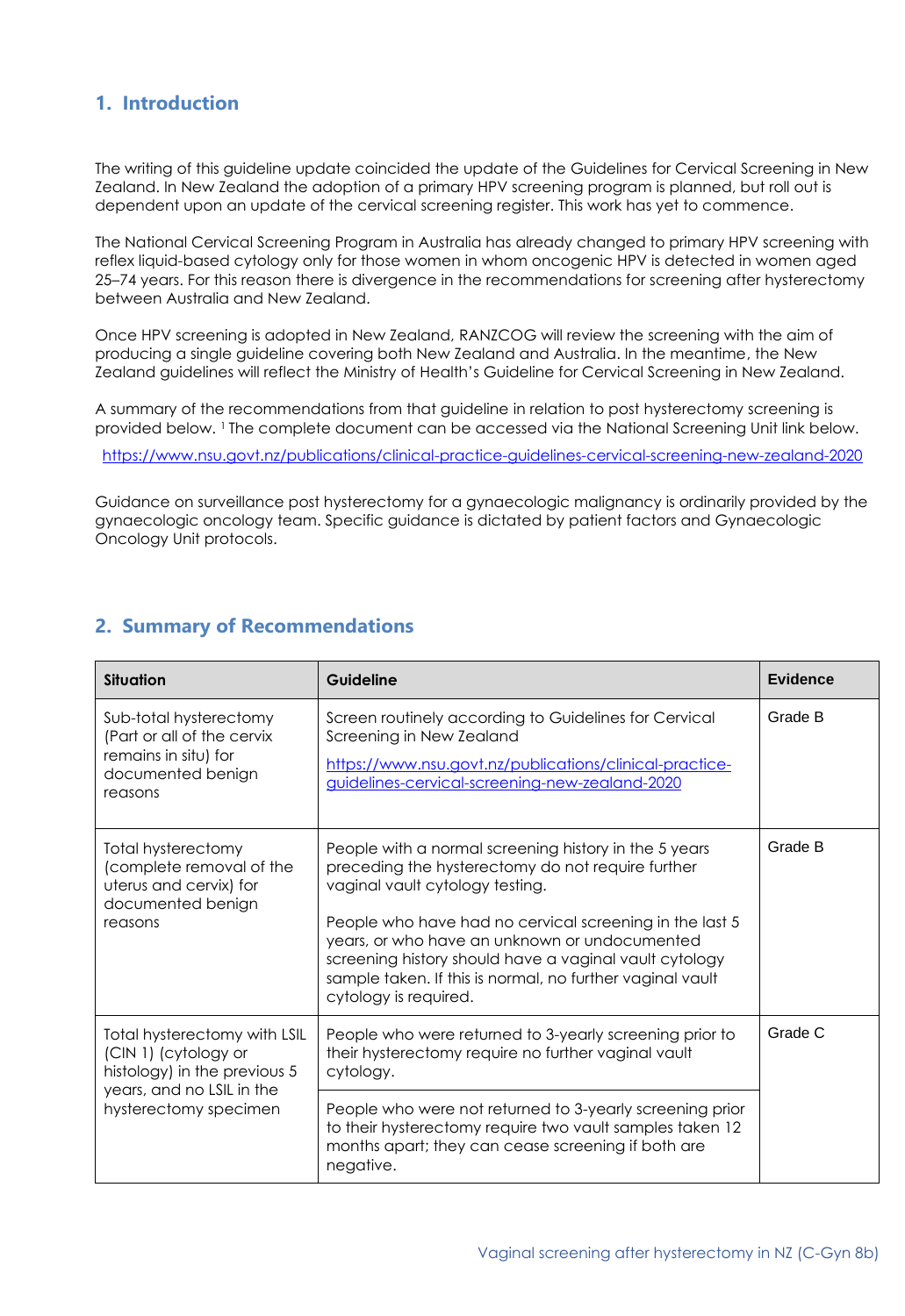| <b>Situation</b>                                                                                                       | Guideline                                                                                                                                                                                                                                                                                                                                                                                                                                                                                                                                                                                                                                                                                                                                  | <b>Evidence</b>    |
|------------------------------------------------------------------------------------------------------------------------|--------------------------------------------------------------------------------------------------------------------------------------------------------------------------------------------------------------------------------------------------------------------------------------------------------------------------------------------------------------------------------------------------------------------------------------------------------------------------------------------------------------------------------------------------------------------------------------------------------------------------------------------------------------------------------------------------------------------------------------------|--------------------|
| Total hysterectomy with LSIL<br>in the hysterectomy<br>specimen                                                        | Take two vault cytology samples 12 months apart.<br>Screening can cease if both are negative.                                                                                                                                                                                                                                                                                                                                                                                                                                                                                                                                                                                                                                              |                    |
| Total hysterectomy with<br>previous HSIL (CIN 2 or 3)                                                                  | The guidelines for a high-grade abnormality apply.<br>People with previous cytological or histological evidence<br>of a possible or definite high-grade squamous lesion who<br>have not completed a test of cure prior to their<br>hysterectomy should have a test of cure. If HPV testing<br>and cytology (co-testing) are negative on two occasions<br>12 months apart (ie, the test of cure is successful), they<br>can return to 3-yearly vaginal vault screening.<br>People with a pre-neoplastic high-grade squamous lesion<br>identified in the hysterectomy specimen should be<br>managed in the same way.<br>Until a test of cure is successfully completed, recall<br>people in this category for annual vaginal vault cytology. | Grade B<br>Grade C |
| Total hysterectomy for<br>genital/cervical<br>malignancy                                                               | People with genital/cervical cancer are not subject to<br>these guidelines. This group should be under ongoing<br>surveillance from an oncologist, who will provide<br>guidance on appropriate surveillance and care.                                                                                                                                                                                                                                                                                                                                                                                                                                                                                                                      |                    |
| Cervical glandular<br>abnormalities with no<br>evidence of a squamous<br>high-grade lesion and a<br>total hysterectomy | People in this category can cease cervical screening.                                                                                                                                                                                                                                                                                                                                                                                                                                                                                                                                                                                                                                                                                      | Grade B            |

## **3. References**

1.<https://www.nsu.govt.nz/publications/clinical-practice-guidelines-cervical-screening-new-zealand-2020>

## **4. Other suggested reading**

The National Cervical Screening Programme (NCSP) plan to change the first step in the screening pathway from liquid-based cytology screening to human papillomavirus (HPV) primary screening [https://www.nsu.govt.nz/health-professionals/national-cervical-screening-programme/hpv-primary](https://www.nsu.govt.nz/health-professionals/national-cervical-screening-programme/hpv-primary-screening)[screening](https://www.nsu.govt.nz/health-professionals/national-cervical-screening-programme/hpv-primary-screening)

Springer (2015) The Bethesda System for Reporting Cervical Cytology http://www.springer.com/us/book/9783319110738

#### **5. Links to other College statements**

Cervical Cancer Screening in Australia and New Zealand (C-Gyn 19)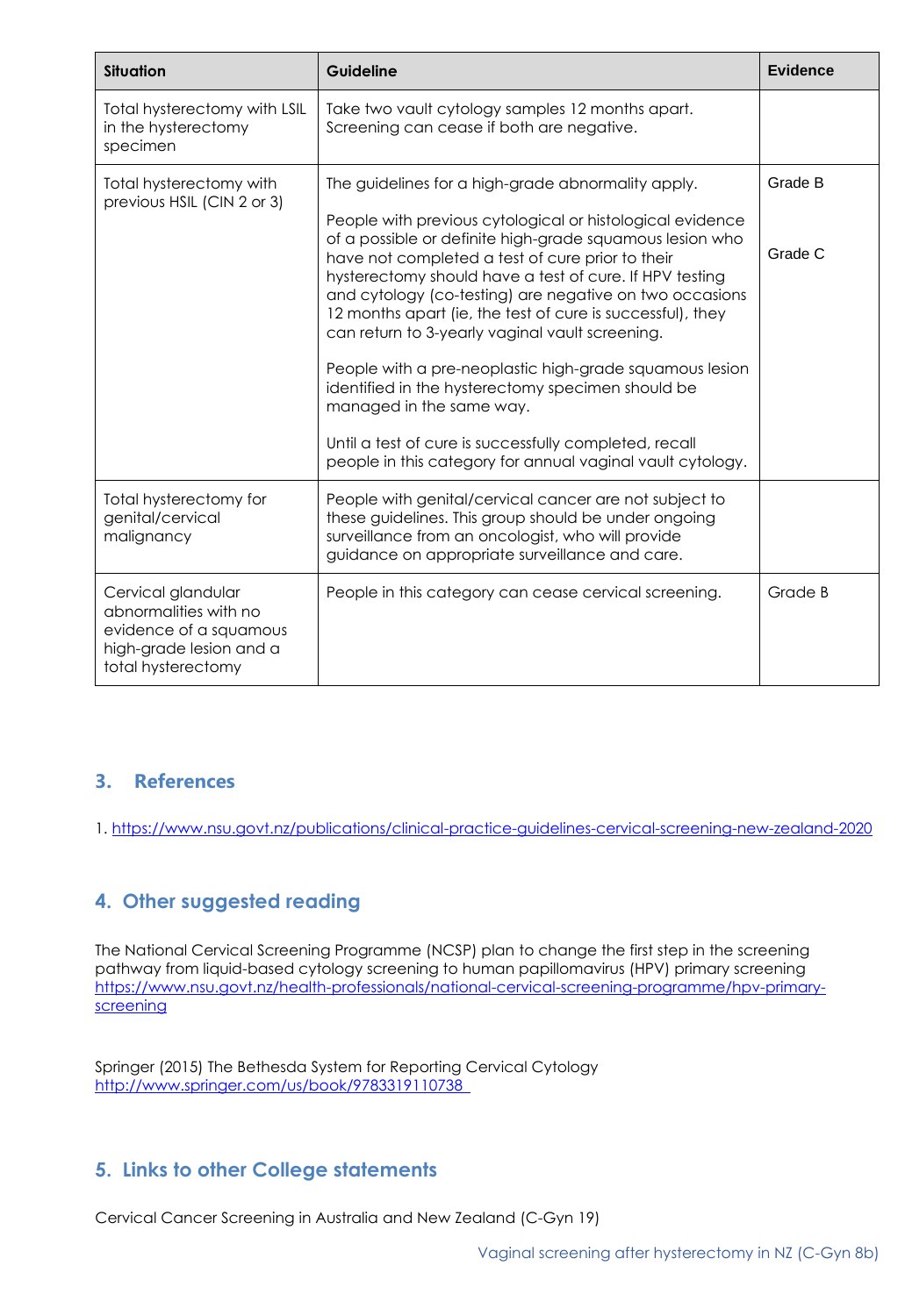[https://ranzcog.edu.au/statements-guidelines/gynaecology/cervical-cancer-screening-in-australia-\(c](https://ranzcog.edu.au/statements-guidelines/gynaecology/cervical-cancer-screening-in-australia-(c-gyn-19))[gyn-19\)](https://ranzcog.edu.au/statements-guidelines/gynaecology/cervical-cancer-screening-in-australia-(c-gyn-19))

Evidence-based Medicine, Obstetrics and Gynaecology (C-Gen 15) http://www.ranzcog.edu.au/component/docman/doc\_download/894-c-gen-15-evidence-basedmedicine-obstetrics-and-gynaecology.html?Itemid=341

# **6. Patient information**

A range of RANZCOG Patient Information Pamphlets can be ordered via: http://www.ranzcog.edu.au/publication/womens-health-publications/patient-information pamphlets.html

Patient resources for cervical screening in New Zealand, including a variety of patient brochures can be found via the following link: <https://www.timetoscreen.nz/cervical-screening/>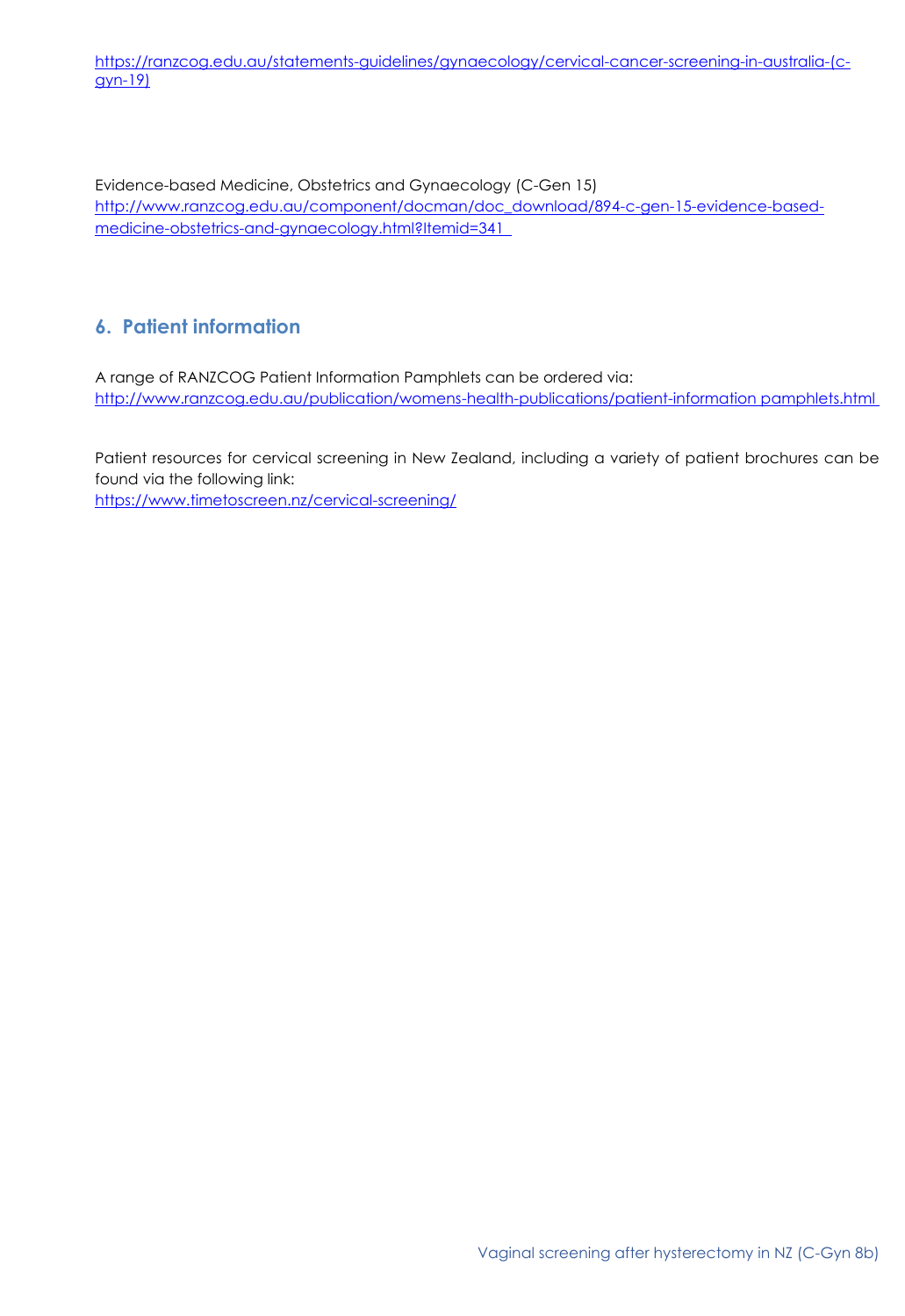## **Appendices**

|  |  |  |  | <b>Appendix A Women's Health Committee Membership</b> |
|--|--|--|--|-------------------------------------------------------|
|--|--|--|--|-------------------------------------------------------|

| <b>Name</b>                       | <b>Position on Committee</b>          |
|-----------------------------------|---------------------------------------|
| Professor Yee Leung               | Chair and Board Member                |
| Dr Gillian Gibson                 | Deputy Chair, Gynaecology             |
| Dr Scott White                    | Deputy Chair, Obstetrics              |
| Associate Professor Ian Pettigrew | Member and EAC Representative         |
| Dr Kristy Milward                 | Member and Councillor                 |
| Dr Will Milford                   | Member and Councillor                 |
| Dr Frank O'Keeffe                 | Member and Councillor                 |
| Professor Steve Robson            | Member                                |
| Professor Sue Walker              | Member                                |
| Dr Roy Watson                     | Member and Councillor                 |
| Dr Susan Fleming                  | Member and Councillor                 |
| Dr Sue Belgrave                   | Member and Councillor                 |
| Dr Marilyn Clarke                 | <b>ATSI Representative</b>            |
| Professor Kirsten Black           | Member                                |
| Dr Thangeswaran Rudra             | Member                                |
| Dr Nisha Khot                     | Member and SIMG Representative        |
| Dr Judith Gardiner                | Diplomate Representative              |
| Dr Angela Brown                   | Midwifery Representative, Australia   |
| Ms Adrienne Priday                | Midwifery Representative, New Zealand |
| Ms Ann Jorgensen                  | Community Representative              |
| Dr Rebecca Mackenzie-Proctor      | Trainee Representative                |
| Dr Leigh Duncan                   | He Hono Wahine Representative         |
| Prof Caroline De Costa            | Co-opted member (ANZJOG member)       |

#### **Appendix B Overview of the development and review process for this statement**

i. Steps in developing and updating this statement

This statement was originally developed in July 2020. The Women's Health Committee carried out the following steps in reviewing this statement:

• Declarations of interest were sought from all members prior to reviewing this statement.

• At the July 2020 committee meeting, the recommendations were reviewed and agreed upon based on the available body of evidence and clinical expertise.

ii. Declaration of interest process and management

Declaring interests is essential in order to prevent any potential conflict between the private interests of members, and their duties as part of the Women's Health Committee.

A declaration of interest form specific to guidelines and statements was developed by RANZCOG and approved by the RANZCOG Board in September 2012. The Women's Health Committee members were required to declare their relevant interests in writing on this form prior to participating in the review of this statement.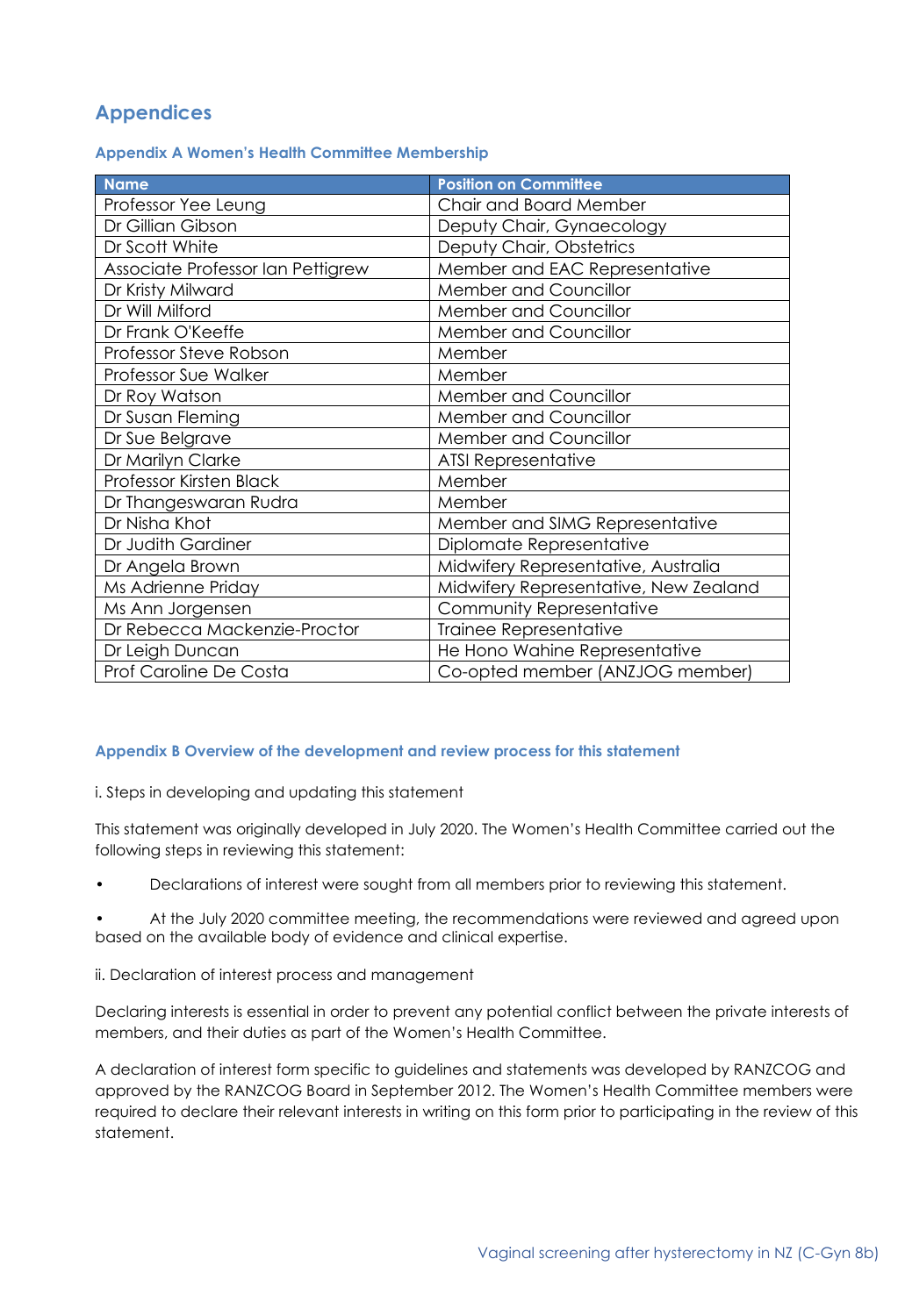Members were required to update their information as soon as they become aware of any changes to their interests and there was also a standing agenda item at each meeting where declarations of interest were called for and recorded as part of the meeting minutes.

There were no significant real or perceived conflicts of interest that required management during the process of updating this statement.

iii. Grading of recommendations

Each recommendation in this College statement is given an overall grade as per the table below, based on the National Health and Medical Research Council (NHMRC) Levels of Evidence and Grades of Recommendations for Developers of Guidelines. Where no robust evidence was available but there was sufficient consensus within the Women's Health Committee, consensus-based recommendations were developed or existing ones updated and are identifiable as such. Consensus-based recommendations were agreed to by the entire committee. Good Practice Notes are highlighted throughout and provide practical guidance to facilitate implementation. These were also developed through consensus of the entire committee.

| Recommendation<br>category |   | Description                                                                                                    |
|----------------------------|---|----------------------------------------------------------------------------------------------------------------|
| Evidence-based<br>A        |   | Body of evidence can be trusted to guide practice                                                              |
|                            | B | Body of evidence can be trusted to guide practice<br>in most situations                                        |
| C                          |   | Body of evidence provides some support for<br>recommendation(s) but care should be taken in its<br>application |
|                            | D | The body of evidence is weak and the<br>recommendation must be applied with caution                            |
| Consensus-based            |   | Recommendation based on clinical opinion and<br>expertise as insufficient evidence available                   |
| Good Practice Note         |   | Practical advice and information based on clinical<br>opinion and expertise                                    |